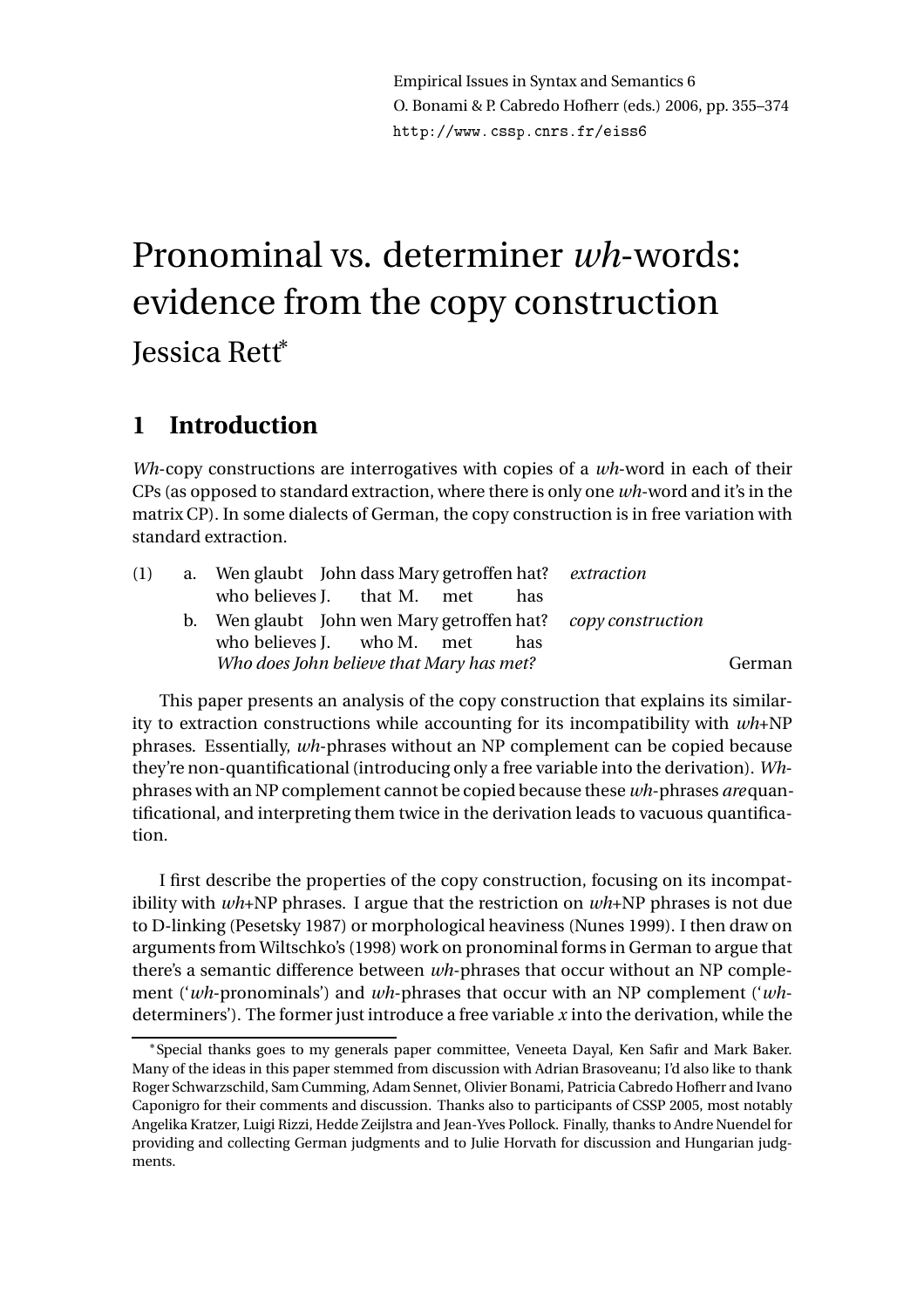latter existentially quantify over a variable whose domain is additionally restricted by the NP complement. This claim is initially supported by the pattern of distribution between *wh*-phrases and the pronominals studied by Wiltschko and is bolstered by the distribution of the two types of *wh*-phrases in free relatives (Jacobson 1995, Caponigro 2002, 2004) and in a copy construction version of free relatives.

The core of the analysis explains how the difference in quantificational force between the two types of *wh*-phrases accounts for the incompatibility of *wh*-determiners in the copy construction. I argue (contra i.e. Felser 2004) that a copy construction is just an extraction construction with an overt, rather than covert, intermediate link in the *wh*-chain. When an intermediate copy is pronounced, it has the same semantics as its (pronounced) head-of-the-chain counterpart (type  $\langle\langle e, t \rangle t \rangle$ ). When an intermediate copy is not pronounced, it has the same semantics as its (unpronounced) tail-of-thechain counterpart (type 〈e〉).

When a *wh*-pronominal is pronounced twice in a copy construction, two co-referring individual variables are introduced into the derivation, which are later bound by a single existential quantifier (say, by existential closure). On the other hand, when a *wh*determiner is pronounced twice, it introduces two individual variables bound by two different existential quantifiers. This vacuous quantification leads to an infelicitous semantics of the construction. The paper concludes by examining potential complications and consequences of the analysis.

# **2 Properties of the copy construction**

## **2.1 The copy construction is like extraction**

In some dialects of German, as well as in dialects of Afrikaans, Frisian, Romani and Hungarian, the copy construction is in free variation with standard extraction. The copy construction differs from extraction constructions in that it has, in addition to a *wh*-word in the specifier of the matrix CP, a copy of this same *wh*-word in the specifiers of intermediate CPs.

I give the two constructions in (1) the same gloss because they don't differ semantically: like extraction constructions, copy constructions elicit a single-answer response (which is to say they're not multiple-*wh*-questions).

The copy construction is multiply iterable, but optionally so (Höhle 2000, Andre Nuendel p.c.). So a multiply embedded *wh*-question may or may not have *wh*-words in each of its CPs.

- (2) a. *Wen* glaubt John dass Hans meint dass Mary getroffen hat?
	- b. *Wen* glaubt John *wen* Hans meint dass Mary getroffen hat?
	- c. *Wen* glaubt John *wen* Hans meint *wen* Mary getroffen hat?
	- d. Wen glaubt John dass Hans meint wen Mary getroffen hat? German

However, the two (or more) *wh*-words in the copy construction are in the same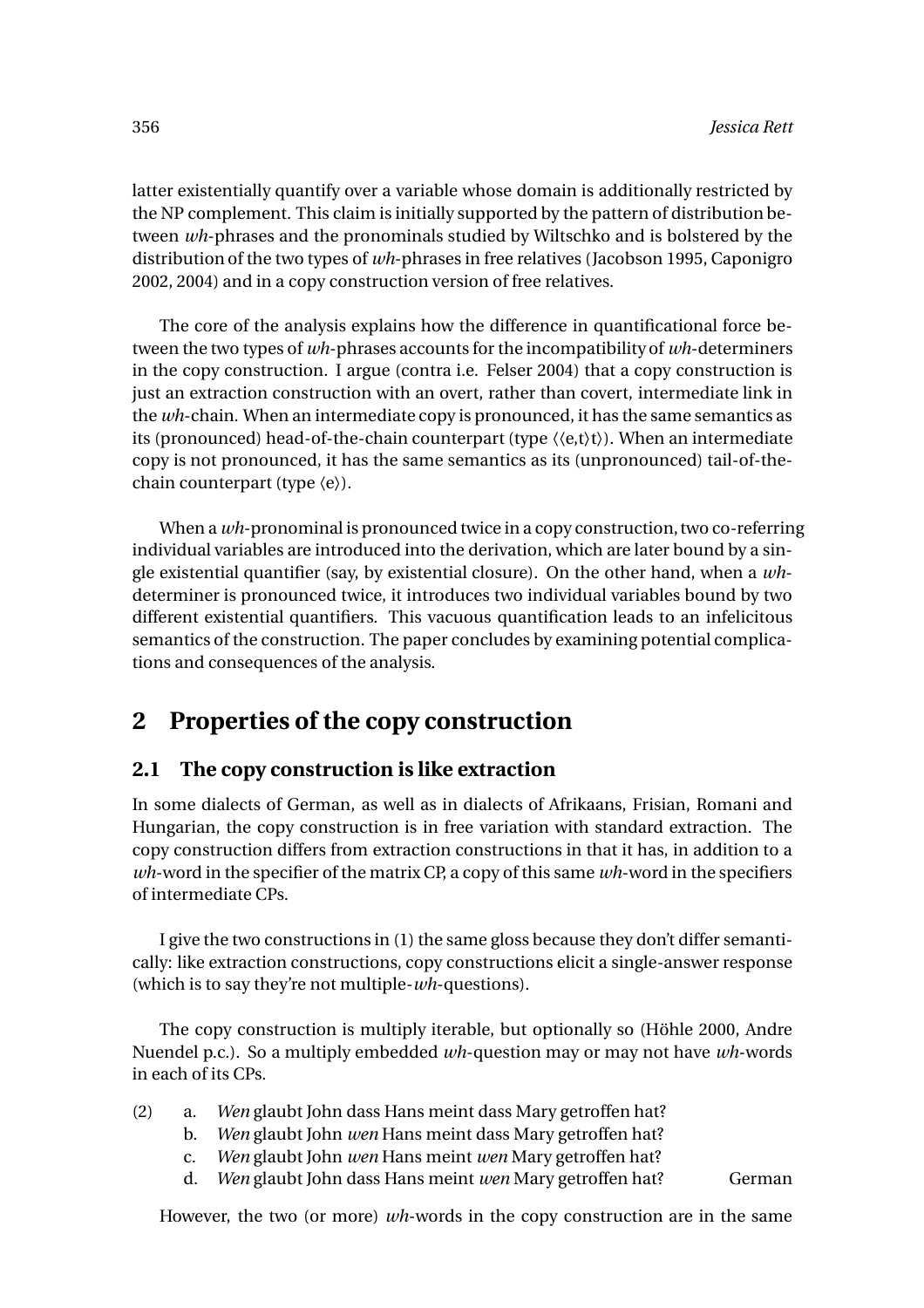*wh*-chain, which means that they differ in structure and meaning from the ones in sentences like *Who wins depends on who enters the race*. 1

#### **2.2 The copy construction is not like** *wh***-scope-marking**

The copy construction crucially differs from *wh*-scope-marking constructions, which also happen to occur in some German dialects (although independently of the copy construction). I will address *wh*-scope-marking here only to show that it differs significantly from the copy construction and is therefore not relevant to the discussion at hand. I direct interested readers to Lutz, Müller & von Stechow 2000.

| (3) | Was glaubt John wen Mary getroffen hat? <i>scope-marking</i> |     |        |
|-----|--------------------------------------------------------------|-----|--------|
|     | what believe J. who M. met                                   | has |        |
|     | Who does John believe that Mary has met?                     |     | German |

Whereas the copy construction has a copy of the same *wh*-word in the CP of the embedded and matrix clauses, *wh*-scope-marking constructions have a default *wh*phrase (*w as*, or 'what', in German, 'how' in other languages) in the CP of the matrix clause, while the meaningful *wh*-phrase is in the CP of the embedded clause.

Scope-marking differs significantly from extraction and copy constructions. First, copy (and extraction) constructions, but not scope-marking constructions, allow for cross-clausal quantifier binding in sentences like *Where does every man think he will get a job?* (Dayal 1994). Second, copy and extraction constructions are ambiguous between an individual and pair-list reading in questions with a quantifier in the matrix clause, whereas *wh*-scope-marking constructions receive only the pair-list reading (Pafel 2000, Fanselow & Mahajan (2000)).<sup>2</sup>

Thirdly, according to Dayal 2000, scope-marking constructions, but not extraction and copy constructions, are incompatible with de dicto/de re presuppositions in sequences like, "I know no one will volunteer. But who does Mary think will volunteer?". The same is true for consistent vs. inconsistent readings (as reported in Reis 2000): whereas the copy and extraction constructions can receive the "second source" reading crucial for the coherent reading of the sentence *Where does Mary believe John is more popular than he is?*, scope-marking constructions cannot.<sup>3</sup>

 $3$ Once again, this goes against the judgment reported in Felser 2004 (p. 557-8). She argues that the copy-construction equivalent of questions like *Where does Mary believe John is more popular than he is?* is infelicitous. This goes against my informants' reports of German (for *Wo glaubt Mary wo ist John populŁrer als er ist?* as well as reports of the behavior of the copy construction in Hungarian (Horvath p.c.). Additionally, Felser uses this data to argue that the intermediate copy in the copy construction needs to be interpreted for scope purposes. According to Reis' account, however, *wh*-scope-marking constructions don't interpret the intermediate copy as a *wh*-phrase in the same chain as the head *wh*-

 $1$ Thanks to an anonymous CSSP reviewer for bringing the potential confusion of these constructions to my attention.

<sup>&</sup>lt;sup>2</sup>Felser 2004 (p. 557) reports, citing Pafel 2000, that the copy construction may not be able to receive an individual reading. But Pafel admits confusion about whether or not the copy construction can be interpreted in these constructions (p. 340). Since my informants can get both readings, and since Pafel admits that the individual reading is possible in some circumstances, I feel that my above claim is substantiated.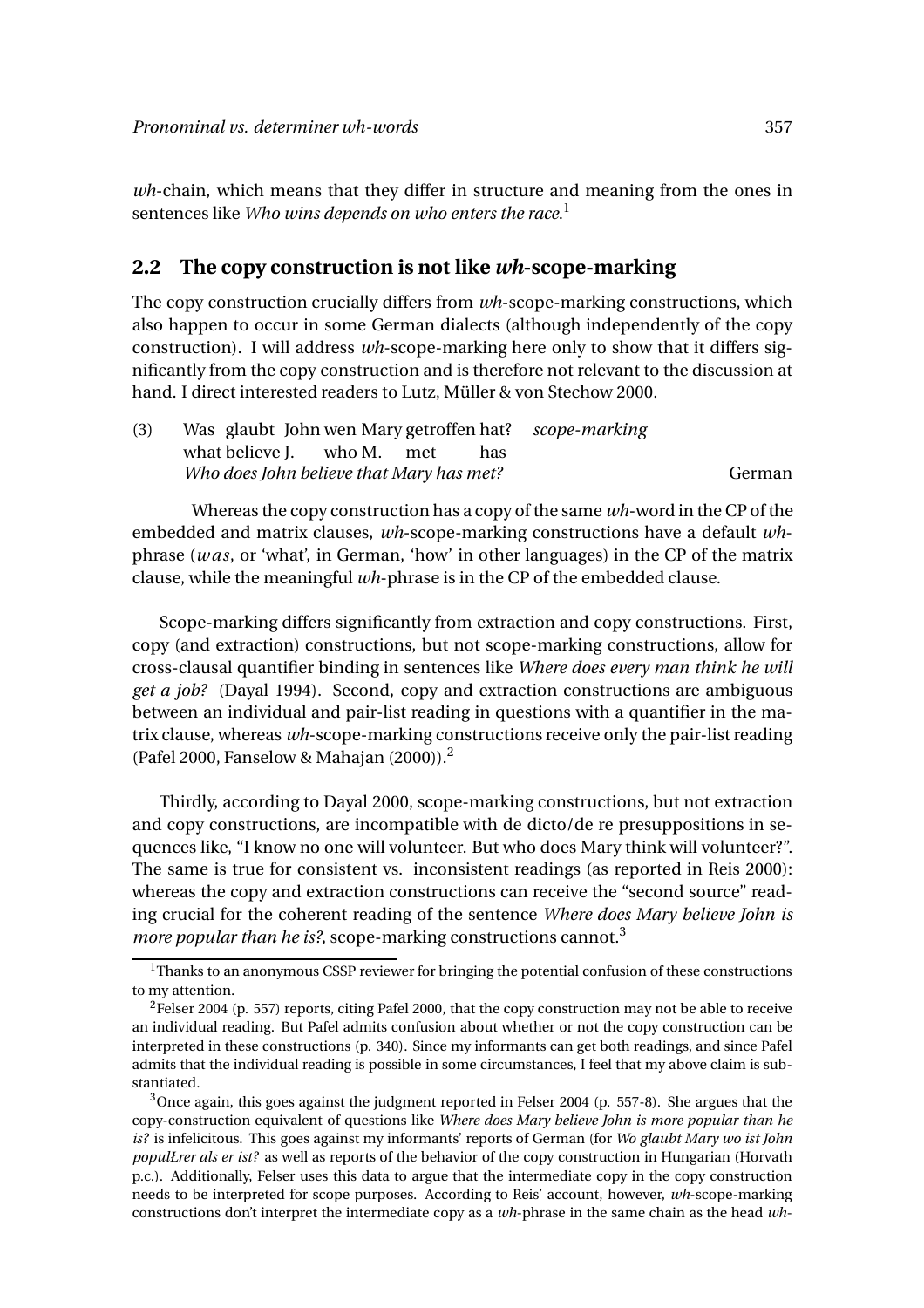To sum up, the copy construction is a clear variant of the extraction construction; *wh*-scope-marking constructions need to be analyzed in some other way due to their aberrant semantic properties. See Dayal (1994, 2000) for just such an analysis, triggered by the examination of *wh*-scope-marking constructions in Hindi.

I'd also like to point out that the copy construction different from the constructions in Poletto & Pollock 2004, which they refer to as '*wh*-doubling' (examples here from Illasi, a Verona dialect).

- $(4)$  a. S' what has-he done what a-lo fat che? *What has he done?*
	- b. Ndo e-lo ndat endoe? where is-he gone where *Where has he gone?* Ilasi, a Verona dialect

For starters, the two *wh*-phrases (the high and the low) usually take different forms, with the high *wh*-phrase behaving like a clitic. Secondly, the high phrase can be pronounced without the low phrase being pronounced, and vice-versa. These properties of *wh*-doubling, and more, are enough to separate the two constructions (although see 4.1 for one final mention of *wh*-doubling).

## **2.3 Ways in which the copy construction differs from extraction**

Although the copy construction patterns very closely with extraction, it does differ from extraction in a few ways. Most notably, it is incompatible with *wh*+NP phrases.

| (5) | a. | Welche Bücher glaubst du dass sie gerne liest?                                |        |
|-----|----|-------------------------------------------------------------------------------|--------|
|     |    | which book believe you that she gladly reads                                  |        |
|     |    | b. *Welche Bücher glaubst du welche Bücher sie gerne liest?                   |        |
|     |    | which book believe you which book she gladly reads                            |        |
|     |    | Which book do you believe she gladly reads?                                   | German |
|     |    | This restriction extends to all $wh$ -NP phrases, including what book and how |        |
|     |    | <i>many books.</i> But it is not related to D-linking (Pesetsky 1987):        |        |

- (6) Susie has only three dollars.
	- a. Wieviel how.much thinks she how.much that costs meint sie wieviel das kostet?
	- b. \*Wieviel how.much money thinks she how.much money that costs? Geld meint sie wieviel Geld das kostet? How much money does she think that costs? German

phrase, but rather as the head *wh*-phrase in the second of two sequential questions with the syntax of embedded questions (see Dayal 1994, 2000 for details of this approach).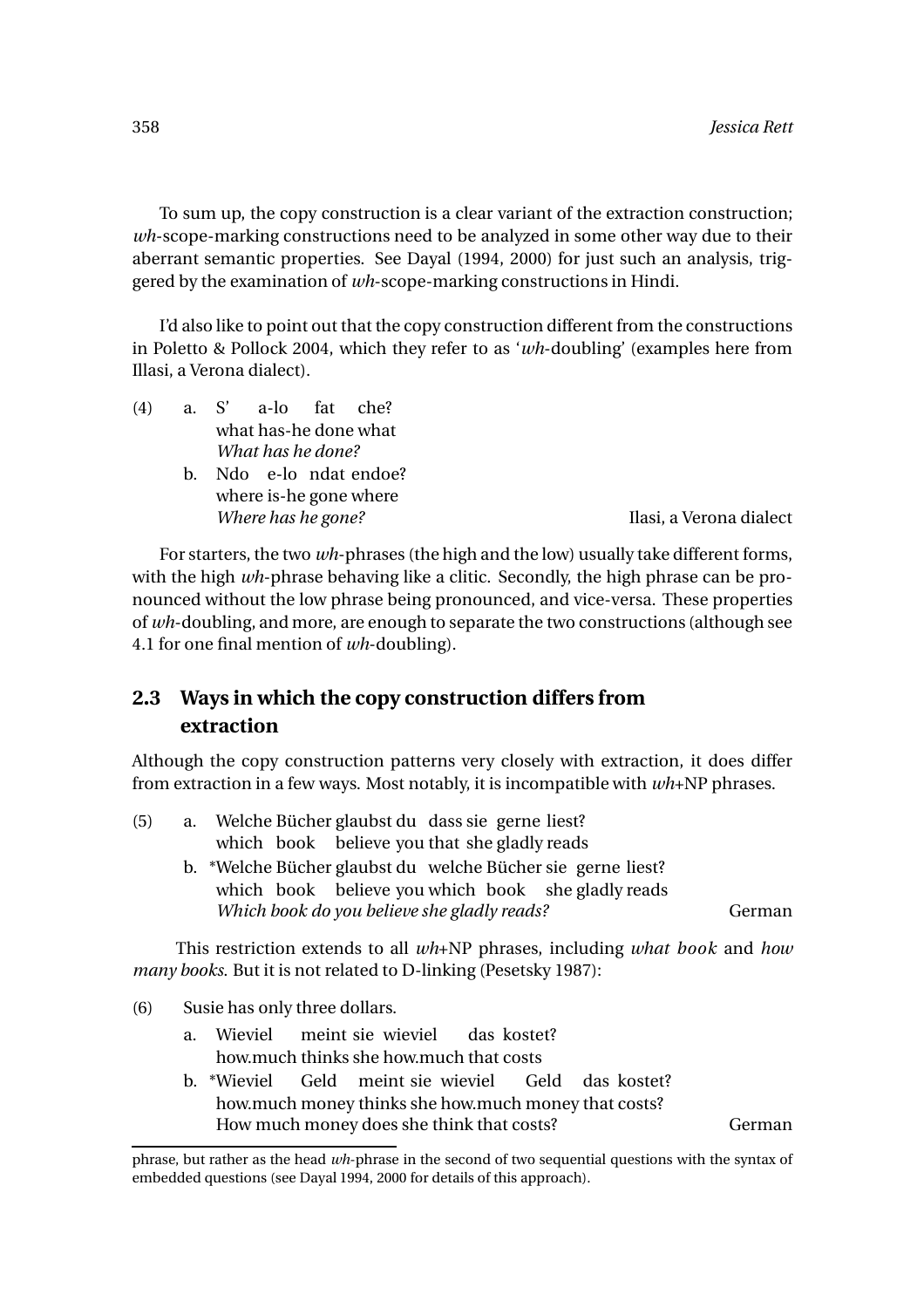The first sentence in (6) establishes that money, specifically Susie's three dollars, is contextually salient. Given this, (6-a) and (6-b) are equally D-linked. Despite this, the disparity between the *wh*-phrase and the *wh*+NP phrase remains.

Nor is the restriction related to phonological or morphological heaviness (contra Nunes 1999). Whereas *wh*+NP phrases are incompatible with the copy construction, most PP+*wh* phrases are not:

| (7) | a. Mit wem glaubst du mit wem Hans spricht?       |        |
|-----|---------------------------------------------------|--------|
|     | with whom believe you with whom H. talks          |        |
|     | Who do you think Hans is talking with?            |        |
|     | b. Auf wem hat sie gesagt auf wem er warten soll? |        |
|     | on whom has she said on whom he wait should       |        |
|     | Who has she said he should wait on?               | German |

Although the *wh*+PP phrases in (7) *are* compatible with the copy construction, there are some *wh*+PP phrases that are not, for instance *unter wem*, although my informants differ on their judgment of i.e. *Unter wem glaubst du unter wem er am meisten leidet?*. This could indicate that morphological heaviness *does* play a role in the acceptibility of the copy construction, but the data in (7) indicate that it isn't the only factor.

Finally, unlike extraction constructions, copy constructions are incompatible with matrix negation.

| (8) | a. Wen glaubst du nicht dass sie liebt? |        |
|-----|-----------------------------------------|--------|
|     | who believe you not that she loves      |        |
|     | b. *Wen glaubst du nicht wen sie liebt? |        |
|     | who believe you not who she loves       |        |
|     | Who don't you believe she loves?        | German |

It's debated whether or not this restriction extends to negative quantifiers like *noone* and negative predicates like *doubts* (Felser 2004, Fanselow & Mahajan 2000, among others). The restriction on *wh*+NP phrases in the copy construction will be discussed throughout the paper, as it motivates the analysis. The restriction on matrix negation will be discussed in Section 5.2.

# **3** *Wh***-phrases and quantification**

This section presents several arguments for the background assumptions required for the analysis. I'll first introduce the distinction between pronominal and determiner *wh*-phrases by drawing an analogy to work on German pronominals in Wiltschko 1998. Pronominal *wh*-phrases are ones where the *wh*-word does not take an NP complement; determiner *wh*-phrases do take NP complements.

I'll then introduce the idea that *wh*-phrases are not quantificational (specifically, they introduce free variables), based on some observations of the behavior of *wh*phrases in free relatives (Jacobson 1995,Caponigro 2004). I'll argue that *wh*-pronominals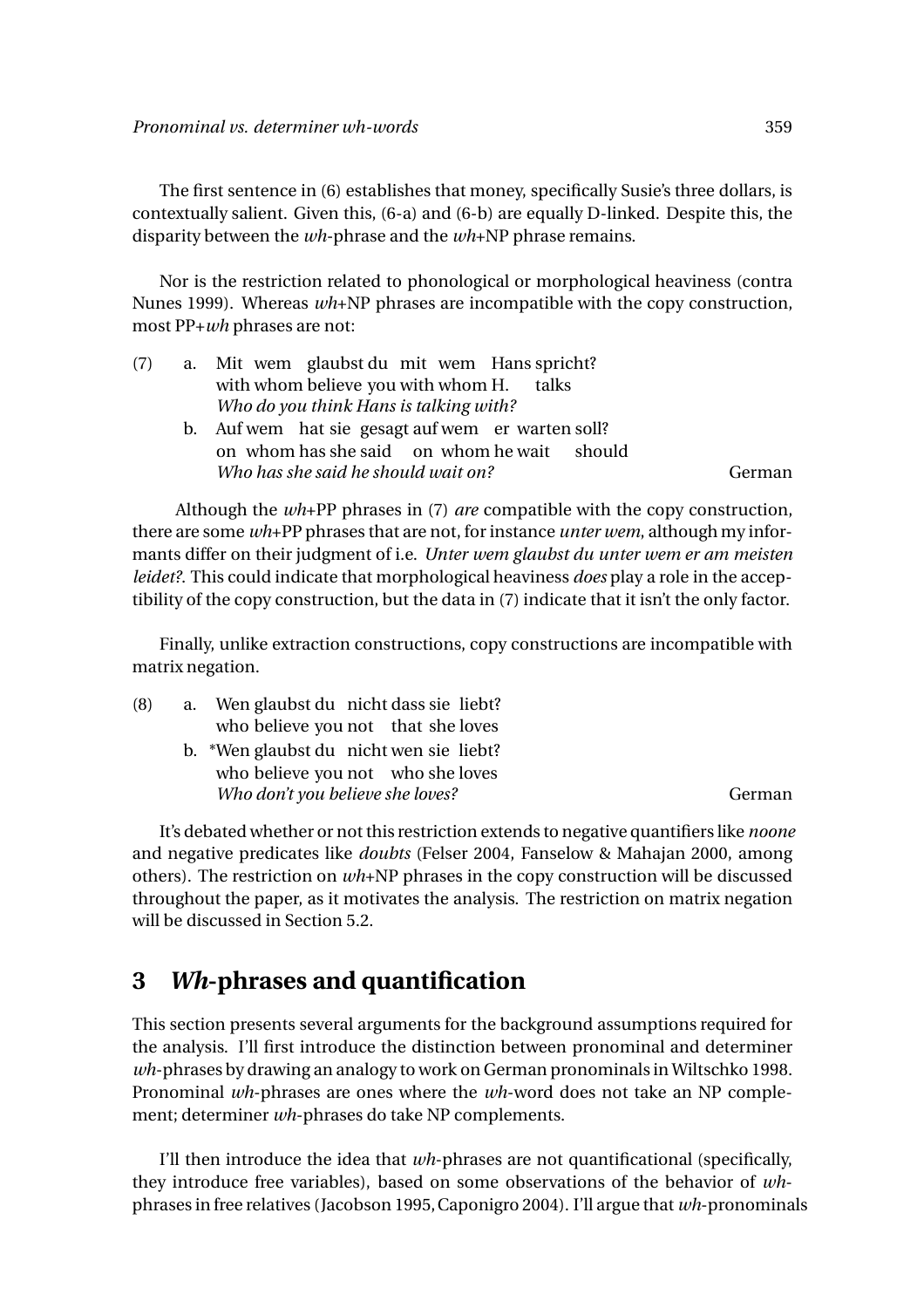are not quantificational in just this way (they function as indefinites in the Heimian sense), while *wh*-determiners are quantificational (which is to say, they introduce a variable bound by an existential quantifier). This distinction is supported by, among other things, the fact that *wh*-pronominals are compatible with free relatives but *wh*determiners are not. These assumptions play a crucial role in the analysis presented in Section 4.

## **3.1 A parallel with Germanic pronominals**

Wiltschko 1998 looks at two types of pronominal forms in German; personal pronouns (*er*, *sie*, *es*) and d-pronouns (*der*, *die*, *das*). These pronominals sometimes can (9-a) but sometimes cannot (9-b) occur in the same environment.

| (9) | a. Maria hat ihn / den gesehen.            |        |
|-----|--------------------------------------------|--------|
|     | M. has him /d-pron seen.                   |        |
|     | Mary has seen him.                         |        |
|     | b. Es / * das kam ein Mann zur Tür herein. |        |
|     | it /d-pron came a man to-the door herein.  |        |
|     | There came a man through the door.         | German |

Wiltschko argues against the standard view that d-pronouns are transitive determiners and personal pronouns are intransitive determiners. She concludes that dpronouns are full DPs containing an empty NP while personal pronouns are the "mere spell out of phi-features, i.e. an instantiation of AgrD, rather than an instantiation of D" (p. 148).

This difference in lexical status affects the internal semantics of personal pronouns and d-words. Wiltschko quotes Longobardi 1994: "Determiners are semantically understood as operators binding a variable, whose range is always the extension of the natural kind referred to by the head noun" (p. 633).<sup>4</sup>

Wiltschko's proposal takes two types of words thought to be determiners and argues that one type, personal pronouns, are not in fact determiners. I extend this conclusion to *wh*-words; of the two sorts of *wh*-words thought to be quantificational (those taking NPs and those not taking NPs), only one type, those taking NPs, is in fact quantificational. *Wh*-pronominals, then, are non-quantificational assemblies of features.

If this were true, d-words (by virtue of having determiners) and *wh*-pronominals (by virtue of being pronominal non-determiners) would be in complementary distribution, as would personal pronouns and *wh*-determiners. This seems to be the case,

<sup>4</sup>Wiltschko explains the fact that d-prons never occur with NPs by arguing that d-prons, by virtue of their status as strong arguments, are able to license empty NPs. She demonstrates this distinction with a discussion of Dutch strong and weak determiners (p. 161). This poses a question for the present analysis: if an empty NP can fulfill this requirement for an NP position, why do *wh*-determiners always need an overt NP? I strongly suspect that one could successfully argue that *wh*-determiners in German are weak arguments, as opposed to their d-pron counterparts. However, this argumentation is beyond the scope of this paper.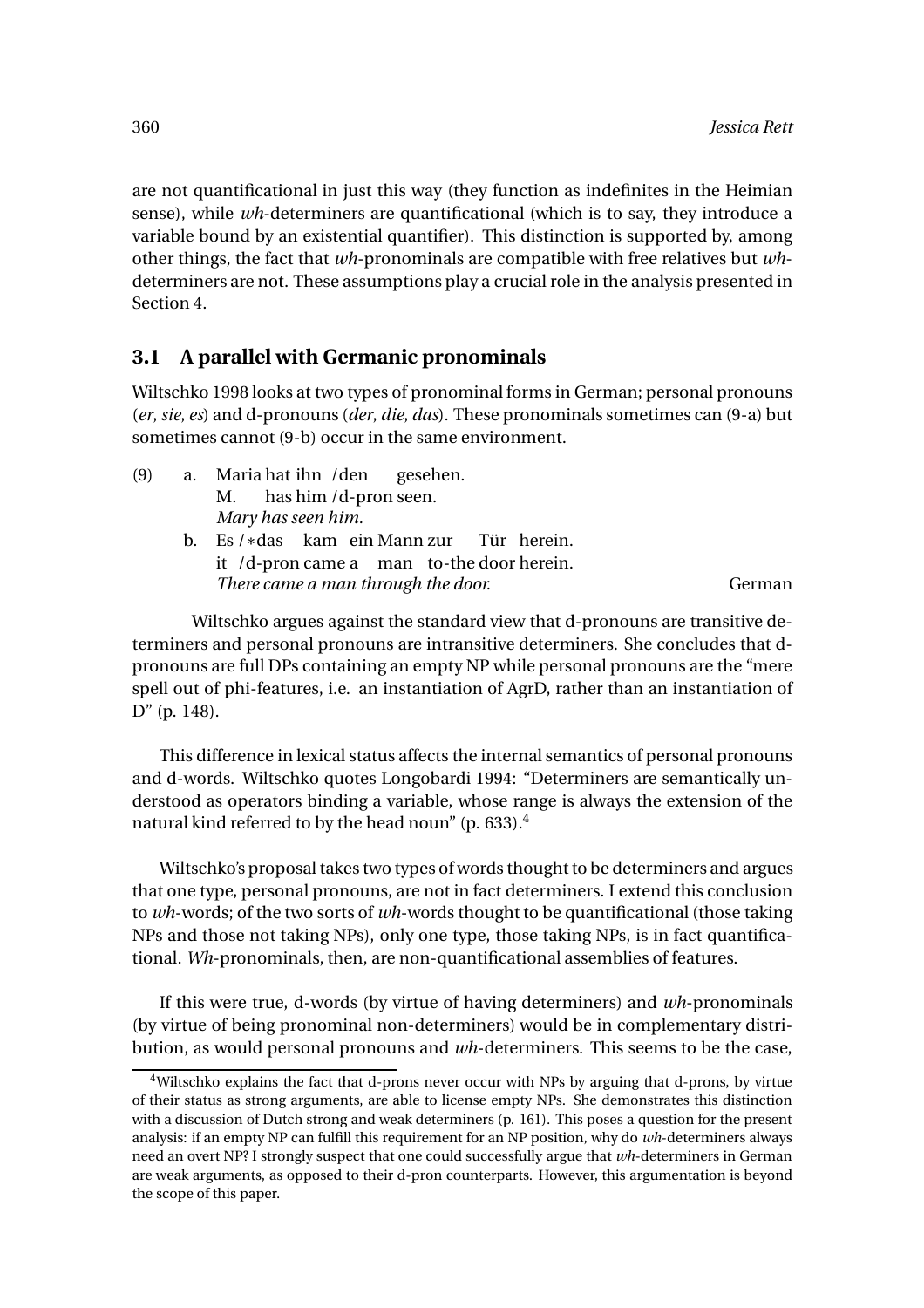for the few available tests $^5$  (Wiltschko 1998: 146):

| (10) | a. Nimm das Buch, das /*was du willst. |        |
|------|----------------------------------------|--------|
|      | take the book d-pron/what you want.    |        |
|      | Take the book you want.                |        |
|      | b. Nimm, was $/*$ das du willst.       |        |
|      | take, what /d-pron you want.           |        |
|      | Take whatever you want.                | German |

So we have a pronominal paradigm on which to build a distinction between *wh*pronominals and *wh*-determiners: the former, as a bundle of phi- and *wh*-features, is non-quantificational. The latter, because they're operating over a range restricted by the NP complement, are quantificational.

Before we see how this works in extraction and copy constructions, I'll present some evidence from the behavior of *wh*-words and phrases in free relatives to bolster the idea that *wh*-pronominals are not quantificational and *wh*-determiners are.

#### **3.2 A parallel with free relatives**

This section draws on work on free relatives $^6$  like Jacobson 1995, Dayal 1995 and Caponigro 2002, 2004 to argue that a) *wh*-phrases that occur in free relatives aren't quantificational, and b) since *wh*-determiners, as they're defined above, do not occur in free relatives, there is no reason to extend this generalization to them. It implicitly assumes that, all things being equal, it's desirable to have a theory that gives *wh*-phrases in free relatives and *wh*-phrases in interrogatives the same semantics.

First, Jacobson (1995) and Dayal (1995) note that *wh*-phrases in free relatives behave more like plural definites than quantifiers both in their distribution (11) and in their ability to receive either universal and existential readings, depending on the sentence (12):

- (11) I don't like everything/\*what/\*the things Sue ordered but I like most of them.
- (12) a. I ordered what he ordered for dessert. (=the thing he ordered)
	- b. Do what the babysitter says. (=everything the babysitter says)

Jacobson proposes that *wh*-phrases aren't quantificational in free relatives. Caponigro (2002) expands on this claim, arguing based on crosslinguistic data that *wh*-phrases just introduce free variables, with restrictions on the predicate correlating to the particular *wh*-phrase ('animate(x)' for *who*, 'location(x)' for *wher e*, etc.). These free vari-

<sup>5</sup>These examples involve *wh*-words in free relatives. Although I've mainly discussed interrogative *wh*-words so far, I'll demonstrate in Section 3.2 that these generalizations extend to *wh*-words in free relatives too.

<sup>6</sup>For the purposes of this paper, I'll ignore −*ever* free relatives ('I ate whichever food John cooked'). These constructions seem to have significantly different semantics due to the contribution of *-ever*: it signals the speaker's ignorance and patters strongly with universal, rather than existential, quantifiers. These constructions therefore do not provide a good environment for the investigation of the meaning of *wh*-phrases. See Dayal 1997 and von Fintel 2000.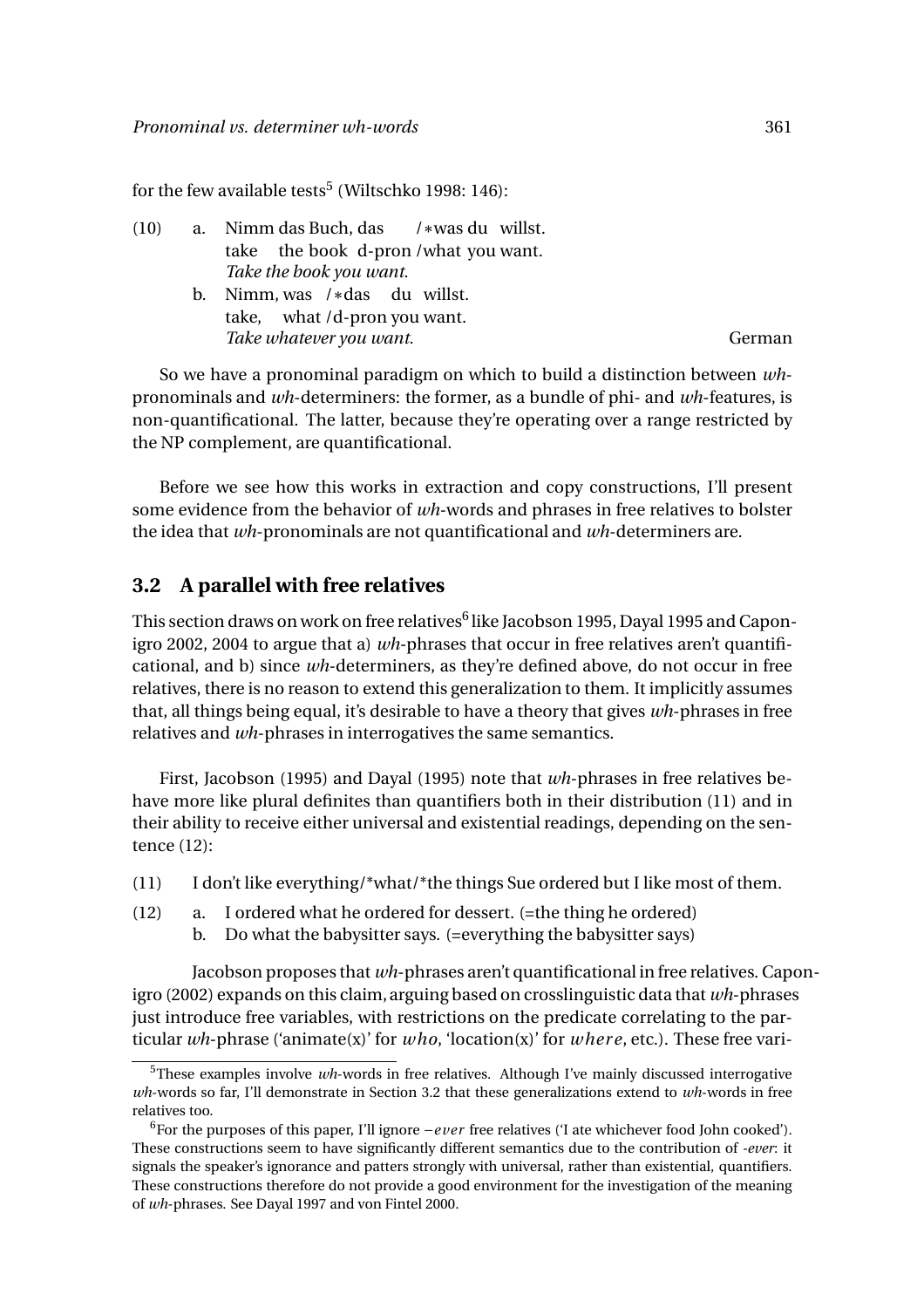ables are later bound by non-DP quantifiers or lambda-abstraction (whereas indefinites, which are analyzed by Heim (1982) as introducing free variables, can be bound by higher DP quantifiers in i.e. donkey-anaphora sentences).

Now the question is, given our distinction above between *wh*-pronominals and *wh*determiners, can this analysis of *wh*-phrases as non-quantificational be extended to *wh*-determiners? It seems like it cannot. *Wh*-determiners, but not *wh*-pronominals, are straightforwardly incompatible with free relatives:

- (13) a. I ate what John cooked.
	- b. \*I ate which food John cooked.<sup>7</sup>

So it seems that our motivation for thinking of *wh*-pronominals as non-quantificational, specifically their behavior and distribution in free relatives, cannot be extended to *wh*determiners.

I mentioned above that the arguments from free relatives can be extended to our investigation of the copy construction only if we believe there is a parallel between *wh*phrases as they occur in free relatives and *wh*-phrases as they occur in interrogatives. This belief is supported by the novel fact that the copy construction is available in free relatives in those dialects that allow for them in interrogatives.

| (14) |                                   | a. Ich traf wen John meint wen Mary liebt.                    |  |  |  |  |  |
|------|-----------------------------------|---------------------------------------------------------------|--|--|--|--|--|
|      |                                   | met who J. thinks who M. loves.<br>$\mathbf{L}$               |  |  |  |  |  |
|      | I met who John thinks Mary loves. |                                                               |  |  |  |  |  |
|      |                                   | b. *I traf welche Person John meint welche Person Mary liebt. |  |  |  |  |  |
|      |                                   | I met which person J. thinks which person M. loves.           |  |  |  |  |  |
|      |                                   | German                                                        |  |  |  |  |  |

Just as in the interrogative form of the copy construction and the non-copy-construction form of free relatives, *wh*-determiners are incompatible in the copy construction form of free relatives.

I conclude this section having substantiated the distinction between *wh*-pronominals, *wh*-phrases without NP complements, and *wh*-determiners, those that occur with NP complements. The argument stems from a similar distinction made by Wiltschko 1998 with respect to pronouns, and is bolstered by the distribution of *wh*-phrases in similar constructions. I've also argued that there's a semantic difference between the two types of *wh*-phrases: *wh*-pronominals introduce free variables (along with a property 'animate,' etc.), which is later bound by non-DP quantifiers or lambda-abstraction (see Caponigro 2002). *Wh*-determiners, on the other hand, existentially quantify over the individual variable they introduce, and this variable is further restricted by the NP complement to the *wh*-phrase.

 $7$ This construction is possible in some languages, none of which are Germanic, and none of which allow the copy construction (see Caponigro 2004 for an indepth crosslinguistic survey of free relative constructions).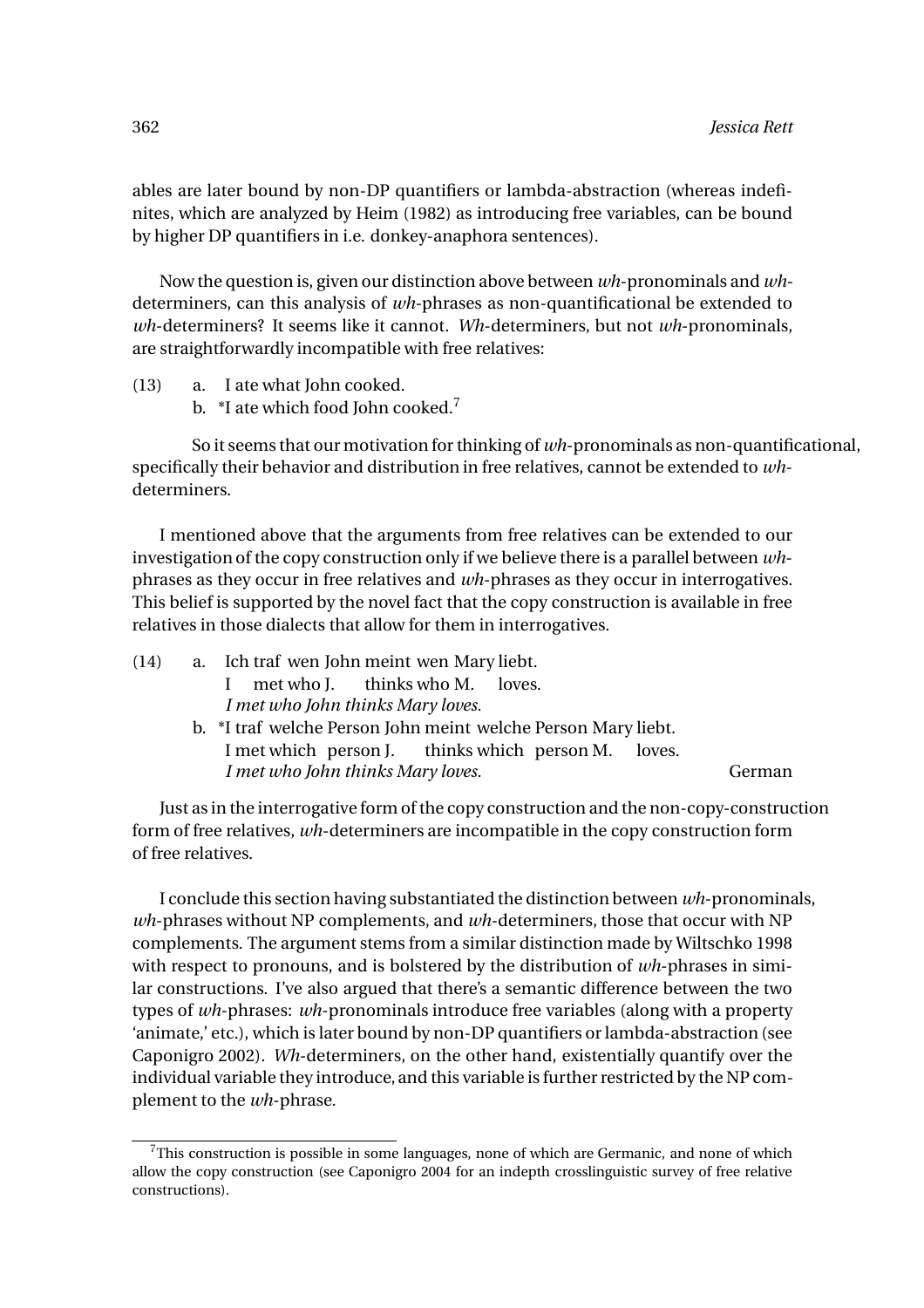The next section outlines how these distinctions account for the properties of the copy construction.

# **4 The analysis**

The analysis takes for granted that extraction and copy constructions differ only with respect to the fact that the former don't spell out intermediate copies while the latter do. The idea is that if a copy is pronounced it has the same semantics as the (pronounced) head of a chain is, and if it is not pronounced, it has the same semantics as the (unpronounced) tail of a chain is (i.e. as a variable of type  $\langle e \rangle$ ).<sup>8</sup>

#### **4.1 The semantics of** *wh***-pronominals**

I'll first demonstrate how the semantics of *wh*-pronominals works, first in a standard extraction construction and then in a copy construction. Below are the two meanings of the word *what* as it occurs as a *wh*-pronominal (15-a) and a *wh*-determiner (15-b).

| (15) | a. $\lbrack \lbrack \text{what}_1 \rbrack \rbrack = \lambda$ P.inanimate(x) & P(x)                 | $(wh\text{-}pronomial)$ |
|------|----------------------------------------------------------------------------------------------------|-------------------------|
|      | b. $\Vert what_2 \Vert = \lambda Q\lambda P\exists x.inanimate(x) \& Q(x) \& P(x)$ (wh-determiner) |                         |

(16) is a derivation of an extraction construction with a *wh*-pronominal. (17) is a derivation of a copy construction with a *wh*-pronominal. I'll show that a derivation of a *wh*-pronominal extraction construction, given existential closure is just the same as a standard Hamblin semantics of questions, and that the derivation of a *wh*-pronominal copy construction, given existential closure, differs from extraction only insignificantly.

- (16) *What* in extraction constructions:
	- a. What does John think Mary bought?
	- b. *λ*p∃x.inanimate'(x) & p=think'(j, bought'(m,x))

<sup>&</sup>lt;sup>8</sup>Such an analysis requires a novel view about the interaction between LF and PF. I cannot offer a proposal here but rather direct the readers to papers that have tried to address this tension in other phenomena: Bobaljik 2002 and Sauerland 1998, among others.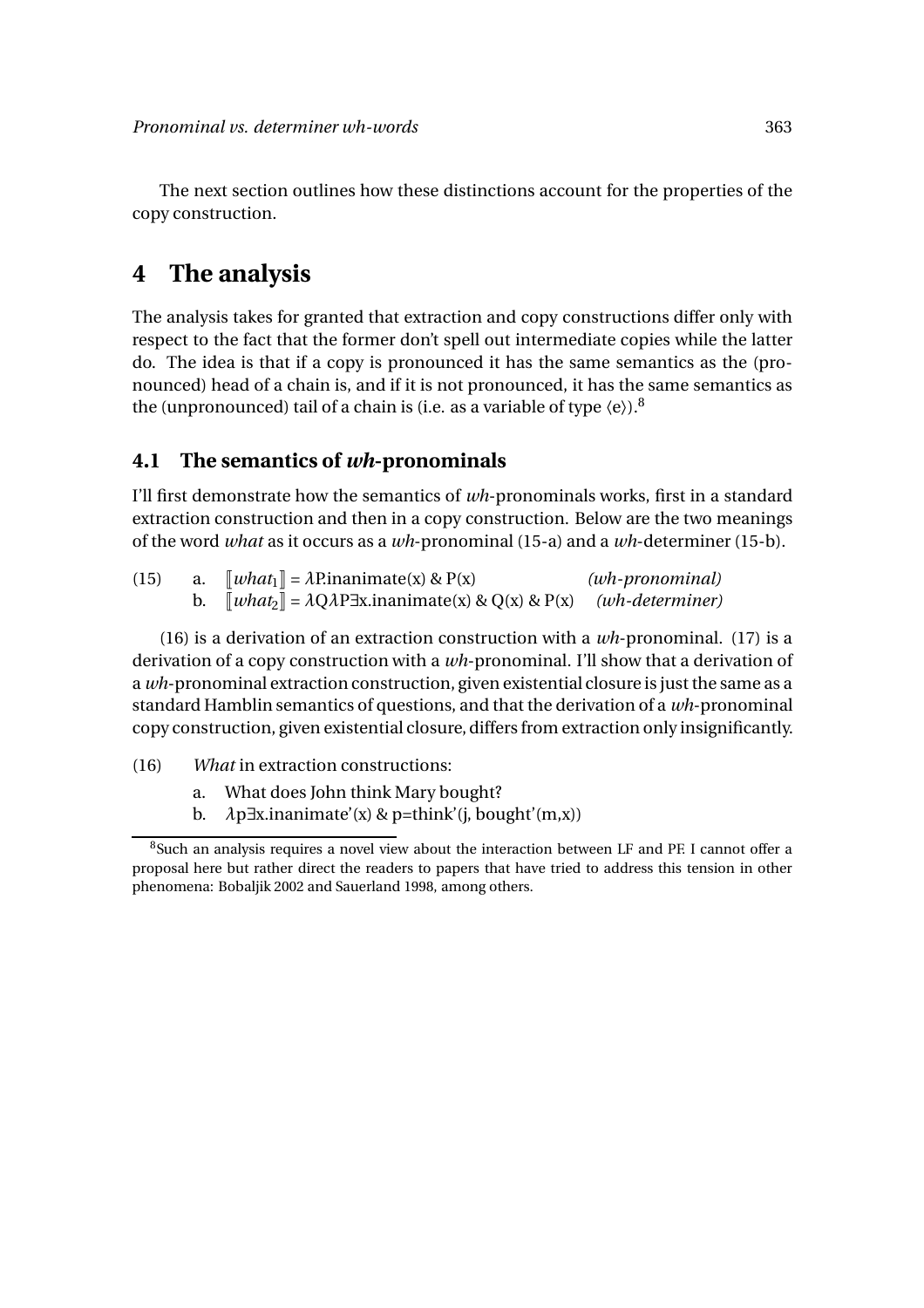

The tail of the *wh*-chain and the intermediate *wh*-copy are both interpreted as *x*, an individual variable of type  $\langle e \rangle$ , because they are unpronounced in an extraction construction. These variables are lambda-abstracted over right before their moved counterpart, the overt *what* in the specifier of CP, is interpreted. These are all standard moves. Finally, the head of the chain, the pronounced *what*, introduces the same individual variable *x* along with the property *inanimate*. At the end of the derivation in (16), we have two coreferring unbound variables  $x$ ,  $9$  which are both bound by existential closure at the end of the utterance (see Caponigro 2002 for alternative ways of binding these variables).

- (17) *What* in copy constructions:
	- a. What does John think Mary bought?
	- b. *λ*p∃x.inanimate'(x) & p=think'(j,inanimate'(x) & bought'(m,x))

<sup>&</sup>lt;sup>9</sup>...and an unbound  $p$  variable: to simplify the type of the  $wh$ -phrase, I've removed a  $\lambda$ p argument from its meaning, and am attributing lambda-abstraction over *p* to context at the moment. The reader may adjust for this on his own by thinking of the meaning of *what* as *λ*P*λ*p.inanimate'(x) & P(x).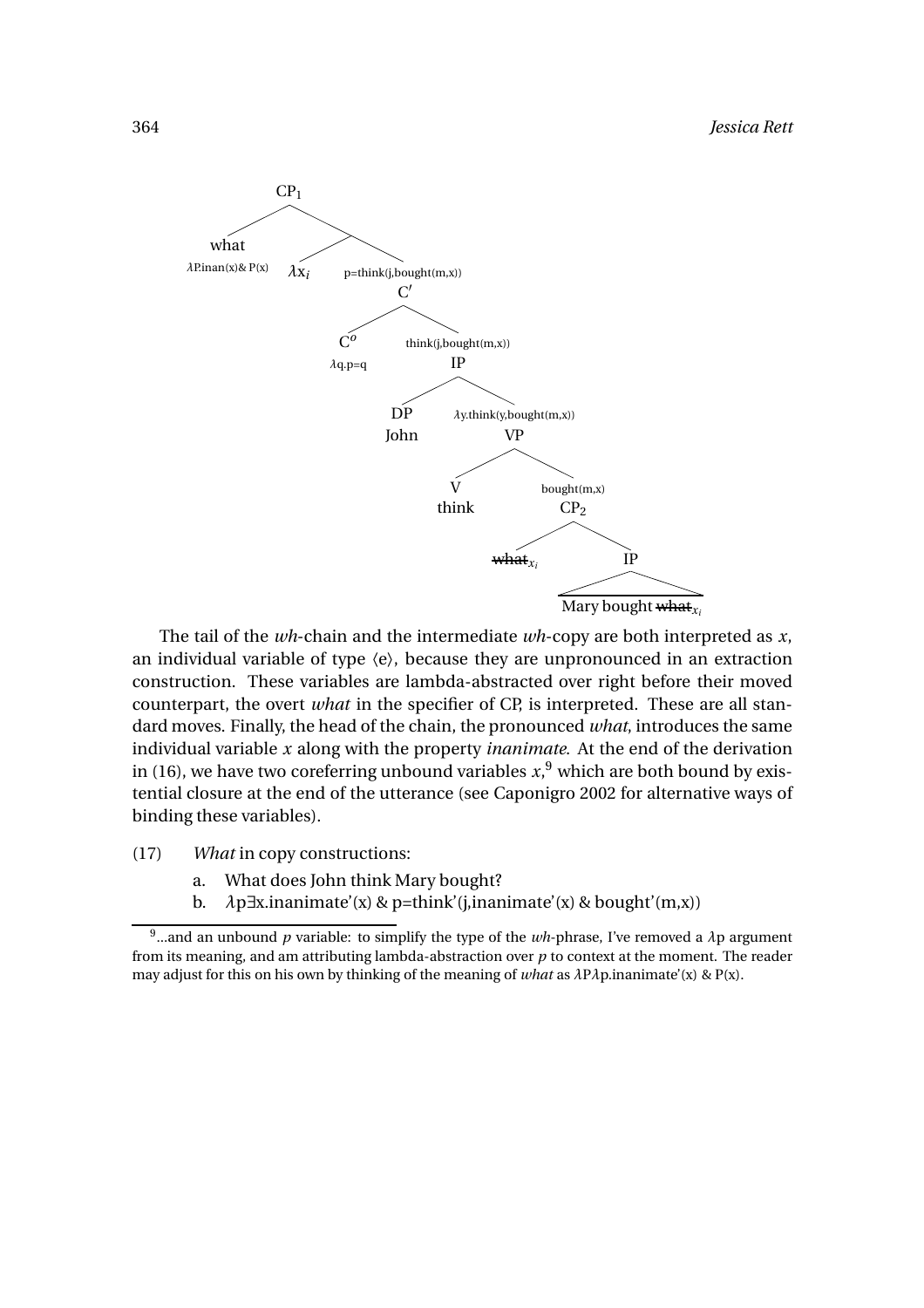

In (17), the tail of the chain is interpreted as  $x$ , just as it was in (16). The difference is that the intermediate copy has the same semantics as the head of the chain. This means that it, too, introduces the property *inanimate* along with the unbound variable *x*. But at the end of the derivation, there (again) remains three unbound coreferring *x* variables, and they are bound by a single existential quantifier.

Close comparison of  $(16)$  and  $(17)$  shows that the two differ only in that  $(17)$ , the copy construction derivation, has an additional 'inanimacy' property in the scope of the belief operator. It's not clear that this is a significant difference; standard analyses of extraction don't require that (for instance) John think of *x* that *x* is a person, but it's not clear that they shouldn't. The *wh*-phrase originates under the scope of the belief operator, so it stands to reason that the *wh*-phrase reflects the belief state, rather than the real world.<sup>10</sup> This means that the additional 'inanimacy' property embedded under the belief operator is interpreted, but somewhat redundantly.

Interestingly, this analysis, unlike other copy construction analyses, can account for why the tail of the chain is never pronounced in these constructions:

 $10$ I presented several speakers (English and German) with a scenario in which John thinks Mary kicked Bob, where Bob is an actual person in the real world, but John thinks Bob's a dummy. When asked which question sounds better, *Who does John think Mary kicked?* or *What does John think Mary kicked?* (and their corresponding copy constructions), my informants were divided and unconfident. This stresses to me that an i.e. 'animacy' property embedded under the bridge verb is inconsequential.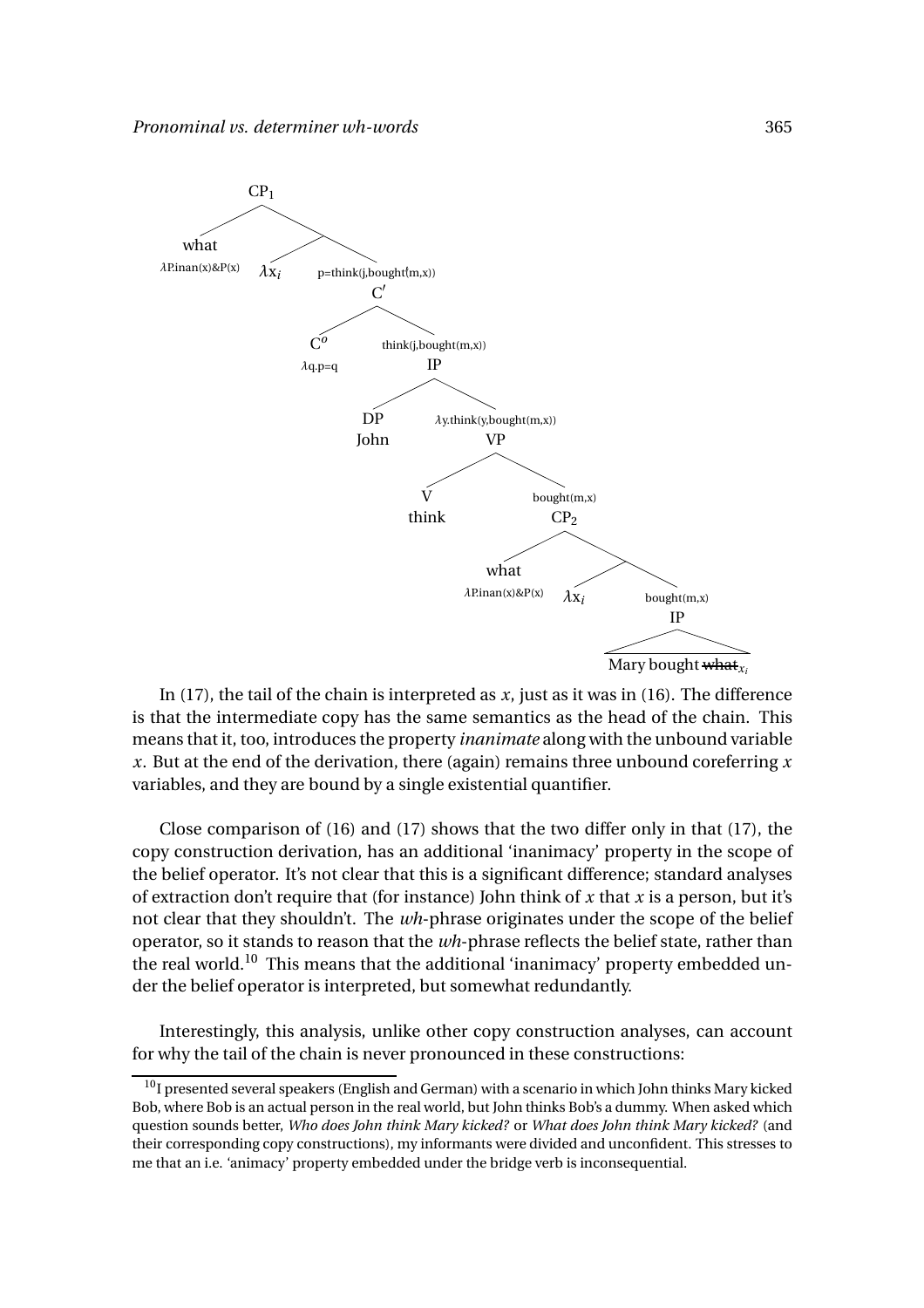(18) \*Wen glaubt John dass/wen Mary getroffen wen hat? who believes J. that/who M. met who has? *Who does John believe Mary has met?* German German

If the tail of the chain in (18) were pronounced, it would be of type  $\langle\langle e,t\rangle t\rangle$ , and couldn't properly combine as the argument of the VP  $met$ <sup>11</sup> Also, recall the Italian *wh*-doubling data in (4); although this construction differs significantly from the copy construction, it's interesting to note that even these constructions don't spell out the tail of the *wh*-chain: "...there are good reasons to believe that the 'strong' wh-form at the right edge of the sentence is not standing in an in situ position within IP" (Poletto & Pollock 2004: 257).

## **4.2 The semantics of** *wh***-determiners**

We've seen that it's because *wh*-pronominals introduce a free variable, rather than quantify over the variable, that allows for them to be overtly iterated in the copy construction. This section demonstrates that it's the downfall of *wh*-determiners that they introduce a quantifier into the derivation, which leads (in the case of iteration) to vacuous quantification. I'll start by showing that our conception of *wh*-determiners doesn't pose a problem for their use in an extraction construction.

- (19) *What*+NP in extraction constructions:
	- a. What book does John think Mary bought?
	- b. *λ*p∃x.inanimate'(x) & book'(x) & p=think'(j,bought'(m,x))

<sup>&</sup>lt;sup>11</sup>As Roger Schwarzschild and Angelika Kratzer (p.c.) independently point out, this doesn't work as cleanly for subject *wh*-phrases; no type mismatch results from *me t John* having an 〈〈e,t〉t〉 subject. However, it's not immediately obvious that subject tails of a chain, as opposed to object tails, *can*′ *t* be spelled out; one could argue, for instance, that since spelling out an subject tail would result in a repetition of the *wh*-word ('Who does John think who who Mary met?'), there's a phonological restriction against realizing both copies overtly. However, the details aren't crucial for the core of my proposal, for which the above restriction against pronouncing the tail of a chain is only an added bonus, so I'll leave them aside.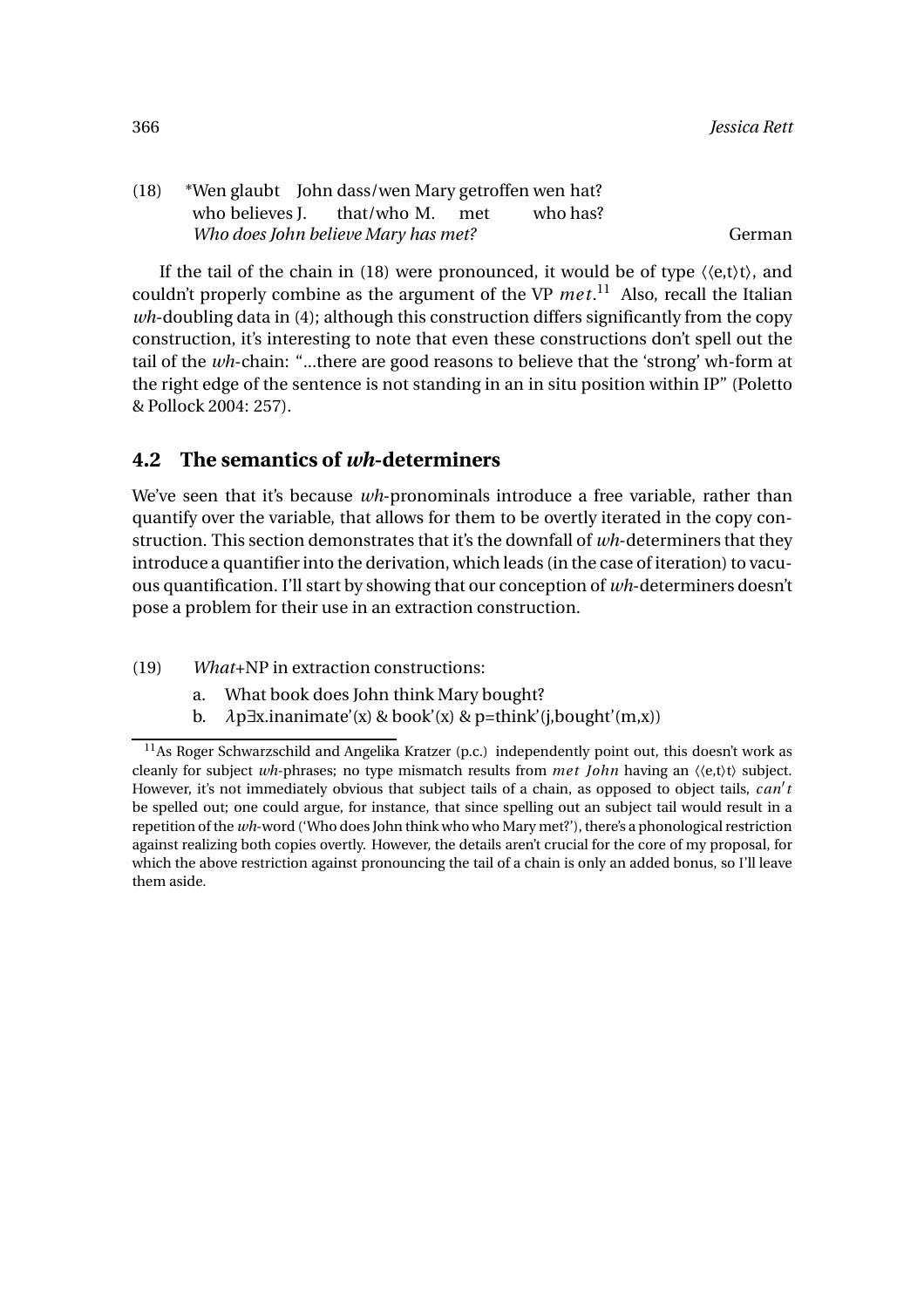

Mary bought what book*x<sup>i</sup>*

This works much like (16) above; the tail and the intermediate copy, because they're not pronounced, are interpreted as individual variables. The head of the chain introduces a third coreferring variable in addition to an existential quantifier which binds all three. The semantics of (19) is identical to those of (16), it just doesn't rely on existential closure. The semantics of *what*+NP in the copy construction, however, are a different matter entirely: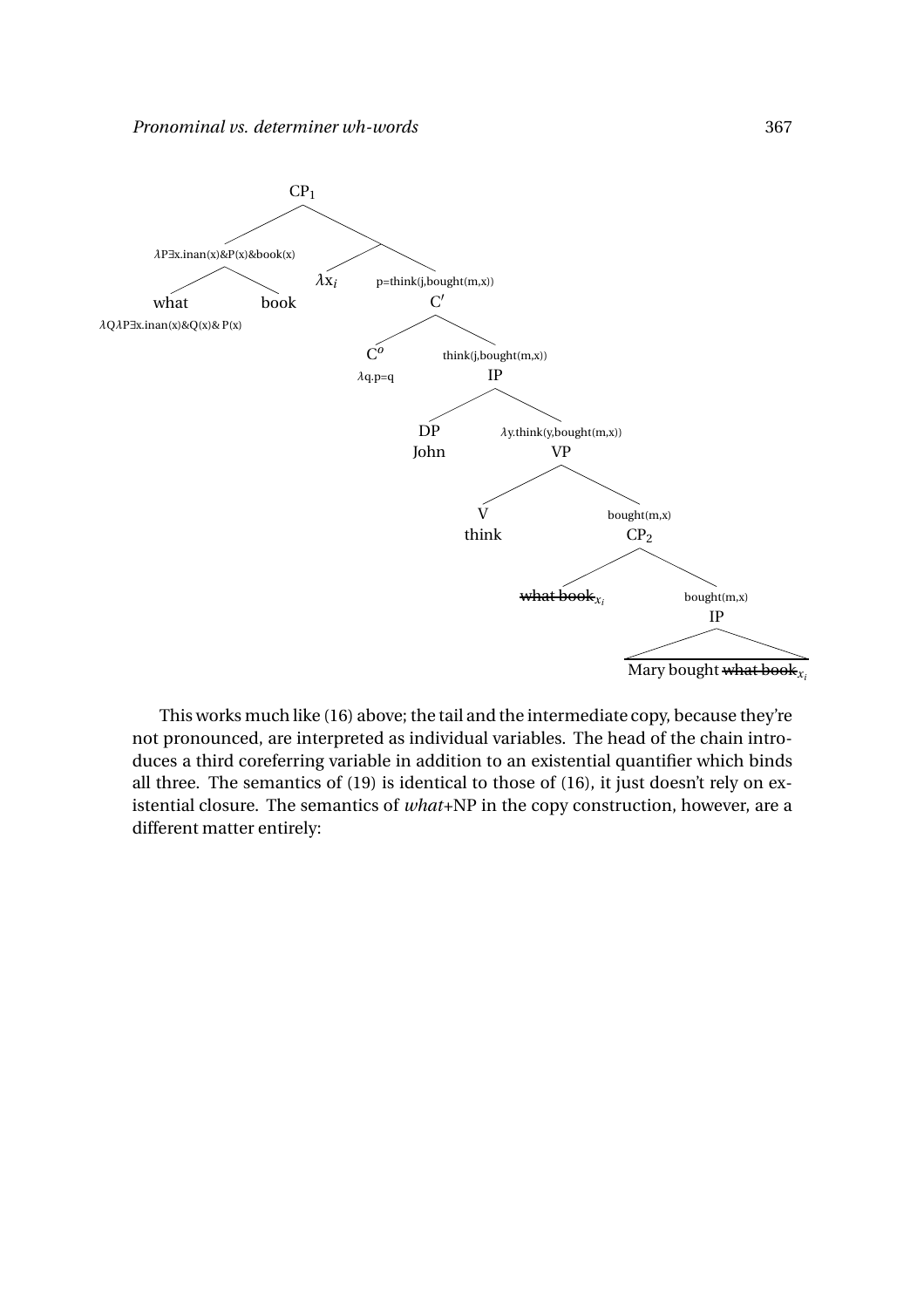- (20) *What*+NP in copy constructions:
	- a. \*What book does John think what book Mary bought?
	- b.  $\lambda p \exists x \cdot \text{inan}(x)$  & book(x) & p=think'( $i, \exists x \cdot \text{inan}(x)$  & book(x) & bought(m,x))



In (20), the tail of the chain, as always, contributes a free individual variable to the derivation. The intermediate copy is interpreted with the meaning of a *wh*-determiner, however, which means that it existentially binds both the individual variable it introduces and the one introduced by the tail of the chain. This means that the head of the chain, which introduces a second existential quantifier, can bind only the individual variable it introduces, leading to vacuous quantification.

This analysis, in which a *wh*-pronominal can be spelled out as an intermediate copy but a *wh*-determiner cannot, is further supported by a dialect-specific version of the copy construction in which a *wh*-determiner heads the *wh*-chain and a coreferring  $wh$ -pronominal is spelled out as the intermediate chain link:<sup>12</sup>

(21) Welche Person glaubt John welche Mary getroffen hat? which person believes J. which M. met has? *Which person does John believe Mary has met?*

Although this data requires a separate story about how *welche Person* and *welche*, two non-identical *wh*-phrases, can be in a single *wh*-chain, it suffices to show that the

<sup>&</sup>lt;sup>12</sup>Thanks to Hedde Zeijlstra for this data.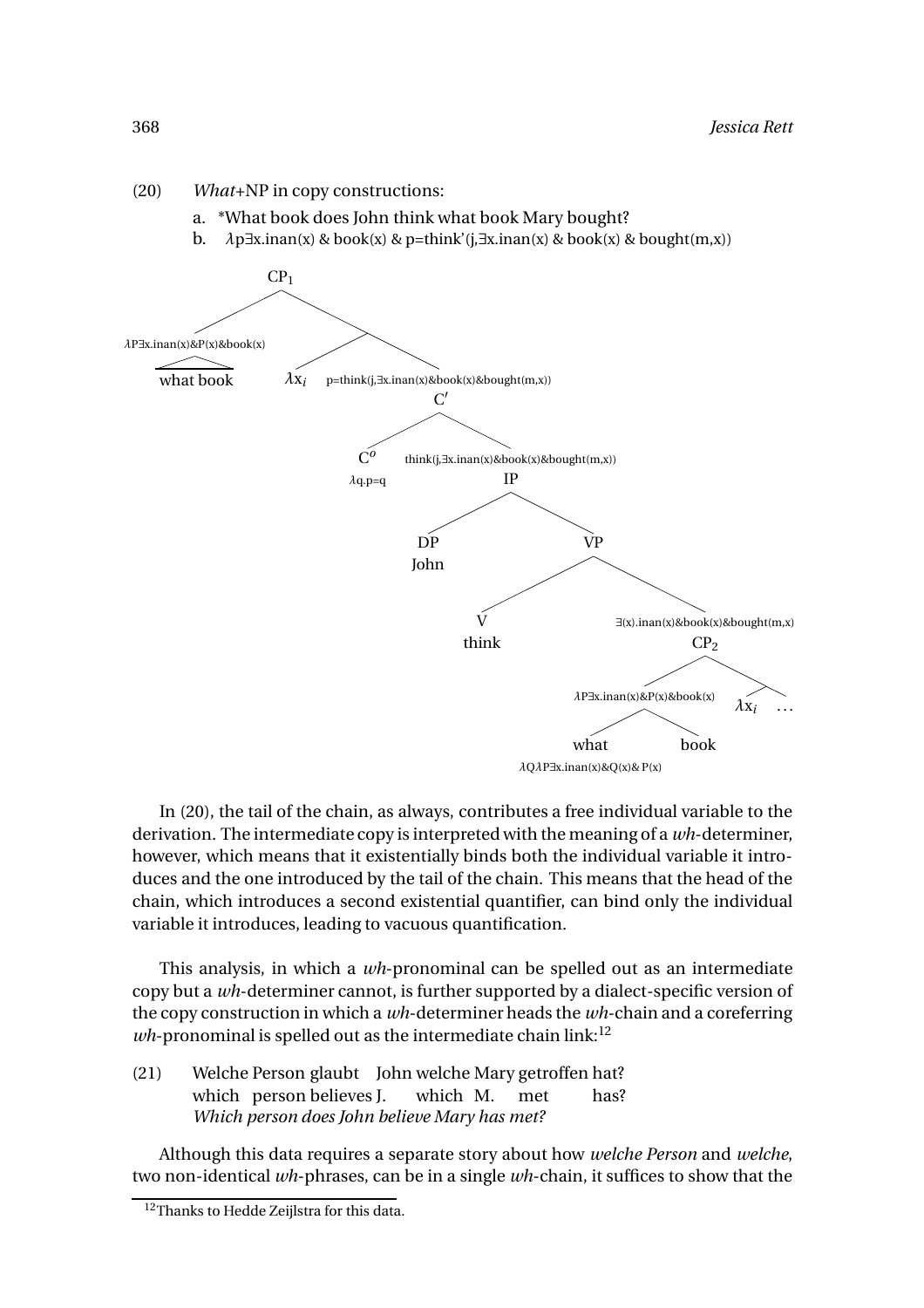ability of a wh-phrase to be an overt intermediate copy in the copy construction has entirely to do with whether or not it takes an NP complement.

## **5 Consequences**

The main claim of this paper, of course, is that *wh*-phrases are quantificational when they take an NP complement and non-quantificational when they don't. When a *wh*phrase is quantificational, it cannot be copied; when a *wh*-phrase is non-quantificational, it can be.

This next section explores consequences of such an analysis. It starts by addressing the copyability of *how many* constructions: if the *many* in *how many* is quantificational, why can it be copied?<sup>13</sup> It moves on to address a robust difference between extraction and copy constructions: the former, but not the latter, allows matrix negation.

#### **5.1** *How many* **constructions**

Crucial to this section is the perhaps surprising grammaticality of the following:

| (22) | Wieviel meint sie wieviel das kostet?   |        |
|------|-----------------------------------------|--------|
|      | how much thinks she how much that costs |        |
|      | How much does she think that costs?     | German |

The reason this might be surprising, given the above analysis, is because standard theories of *how many* constructions analyze *many* <sup>14</sup> as an existential quantifier over individual variables, specifically pluralities (and, usually, *how* as an existential quantifier over degree variables). This sort of analysis is defended in Romero 1998 and Hackl 2000 and used in Cresti 1995 and Fox 1999.

(23)  $\|\textit{many}\| = \lambda \text{P} \lambda \text{d} \lambda \text{Q} \exists \text{X}.\text{P}(\text{X}) \& \text{Q}(\text{X}) \& \text{X} = \text{d}$ 

This sort of analysis, very briefly, is motivated by two sorts of considerations: 1) arguments in Bresnan (1973) that *mor e* in comparative constructions is historically derived from the morphemes *much* and −*er* , and 2) observations that, for instance, since *too* and *how* in the phrases *too many* and *how many* are quantifiers over degree variables, there must be some morpheme lower than *too* and *how* that quantifies over the individual variable *X* and attributes a degree to the size of the plurality. Given these two considerations, it seems useful to attribute the meaning in (23) to *many*. If this is the case, then *many* is quantificational, and its copyability in (22) poses a problem for the analysis presented above.

However, there are several reasons to think that the meaning in (23) *shouldn't* be associated with the word *many* (and that *many* is instead a predicate over sets of de-

<sup>&</sup>lt;sup>13</sup>Thanks to Veneeta Dayal for posing this question.

<sup>14</sup>I'll collapse discussion of *many* and *much* in this section, treating them as different only in the count/mass specification of their NP complement. See Rett 2005 for further argumentation.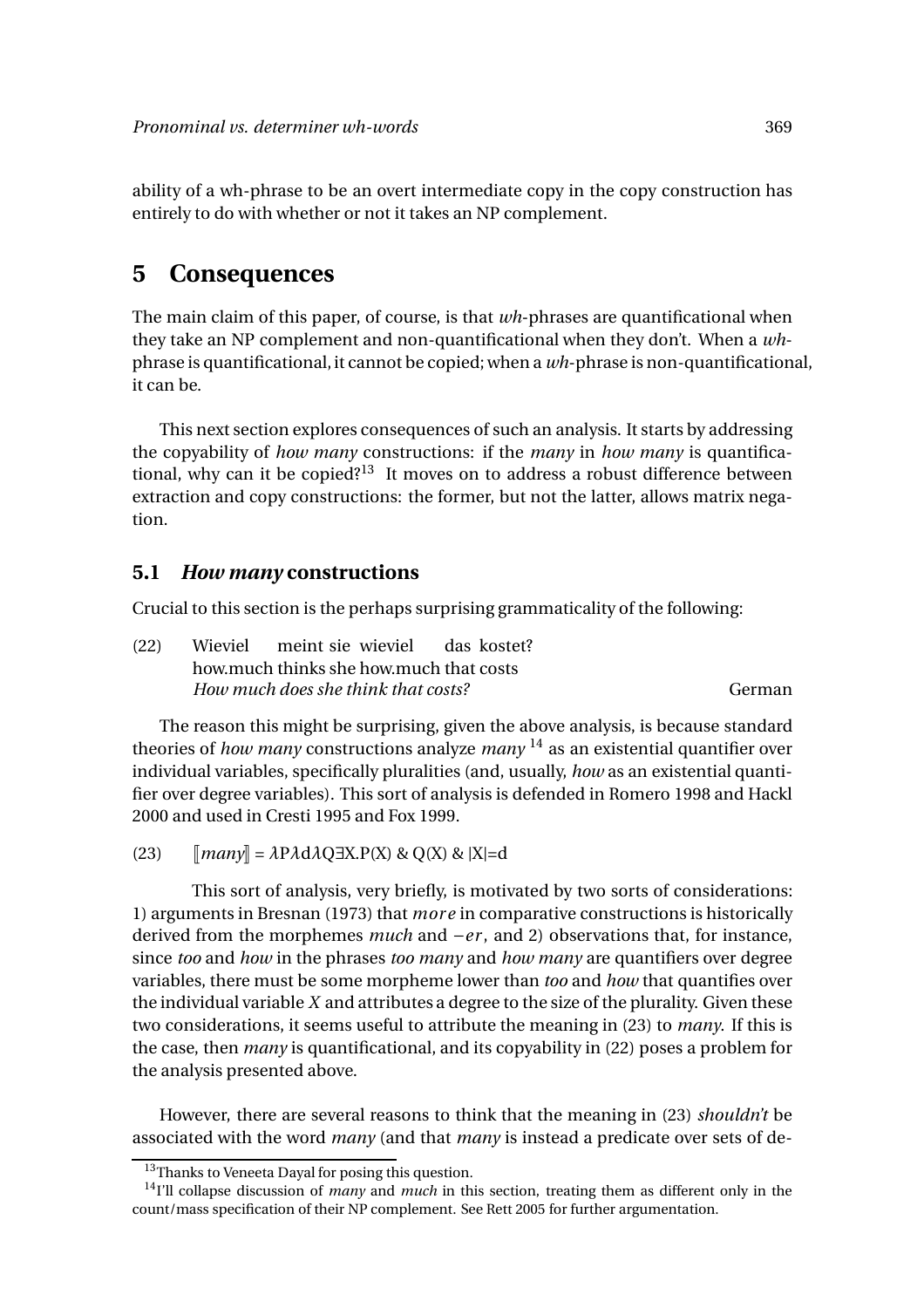grees: see Schwarzschild 2002). I'll present two here for consideration, and direct interested readers to Rett 2005. First, data from French *combien* split-NP constructions (Obenauer 1984, de Swart 1992):

| (24) | a. Combien de livres faut-il  | que vous lisiez?                                                    | $\exists x \gg \Box$ |        |
|------|-------------------------------|---------------------------------------------------------------------|----------------------|--------|
|      |                               | how many of books it's necessary that you read                      |                      |        |
|      |                               | b. Combien faut-il que vous lisiez de livres? $*\exists x \gg \Box$ |                      |        |
|      |                               | how many it's necessary that you read of books                      |                      |        |
|      | How many books must you read? |                                                                     |                      | French |

Both of the *how many* constructions in (24) can get a reading where the necessity operator takes wide scope with respect to ∃x, the reading where the requirement is that you read three books, any three books (think of the requirements for a speed-reading class, as opposed to those of a class on a particular topic). However, only (24-a) can get the reading where ∃x scopes outside of the necessity operator ('There are three books such that you have to read them,' think of a class on Alexandre Dumas).

However, the two constructions differ only in the position of the NP *books*; the morpheme *many* , assuming that it's associated with the *wh*-phrase *combien*, is pronounced high with respect to the necessity operator in both sentences. Since the data in (24) show that the relative location of the pronunciation of the NP is enough to effect the relative location of interpretation of the individual quantifier, there is reason to believe that this quantifier is associated with the NP (or some morpheme more closely connected to the NP) rather than to the morpheme *many*.

A second reason for divorcing the existential quantifier from the morpheme *many* comes from languages in which the *many* in *how many* is optional (the example below is Romanian; this is also possible in Macedonian and Bulgarian).

| (25) | a. Cîte femei știe?                   |          |
|------|---------------------------------------|----------|
|      | $\hat{cut}$ -Fpl women know.3sg       |          |
|      | b. Cît de multe femei stie?           |          |
|      | <i>cît</i> of many-Fpl women know.3sg |          |
|      | How many women does he know?          | Romanian |
|      |                                       |          |

The monomorphemic *how many* form in (25-a) demonstrates that no overt *many* is needed to ask a *how many*question in Romanian (and, of course, there are lots of other languages whose *how many*phrase doesn't involve a compositional *many* or *much*). However, it's possible in the construction in (25-b), and its inclusion slightly changes the semantics of the sentence (adding a sense of maximality, among other things: see Rett 2005) (showing that it's not present even covertly in (25-a)).

The fact that *many* is optional in *how many* constructions in Romanian indicates that it is not responsible for existentially quantifying over *x*; if this were the case, *x* would be unbound in (25-a), leaving it ungrammatical. See Rett 2005 for an analysis of the meaning of *many* that accounts for its optionality in (25) in addition to its semantic influence in (25-b).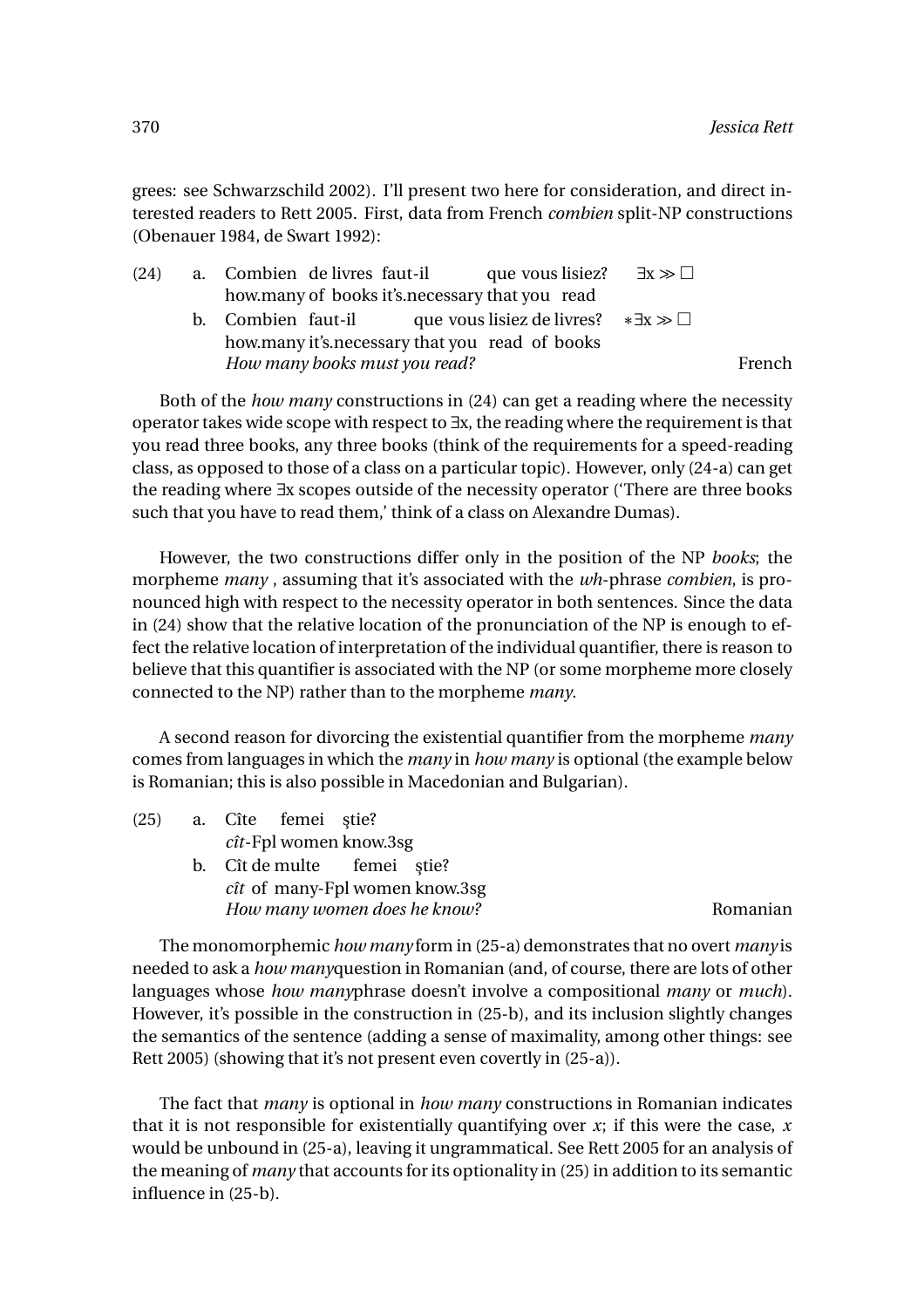This section has shown that there's more than enough reason to believe that the existential quantifier over individuals is not correlated with the word *many*. This means that its iteration in (22) is unproblematic for the above analysis.

#### **5.2 Negation**

The copy construction is incompatible with matrix negation, a fact which has in the past been attributed to movement violations over negative islands.

| (26) | a. Wen glaubst du nicht dass sie liebt? |        |
|------|-----------------------------------------|--------|
|      | who believe you not that she loves      |        |
|      | b. *Wen glaubst du nicht wen sie liebt? |        |
|      | who believe you not who she loves       |        |
|      | Who don't you believe she loves?        | German |
|      |                                         |        |

Since extraction and copy constructions do not differ in the above analysis on the type of movement they employ (successive-cyclic v. across-the-board) and since, contra Felser 2004, I do not consider the higher copy to be the operator and the lower to be its restrictor, I cannot appeal to negative islands to explain the ungrammaticality of  $(26-b).$ <sup>15</sup>

I'd like to note only that the class of verbs that allow for the copy construction ('bridge verbs': *think*, *believe*, and a few others) correspond for the most part to negraising verbs, and to also suggest that non-neg-raising predicates (for instance, factive verbs) are generally ungrammatical with matrix negation in interrogative constructions (from Dayal 2000):

(27) \*Wohin bedauerte sie dass Hans ging? where regretted she that H. went *Where did she regret that Hans went?* German

## **6 Conclusion**

The fundamental claim of this paper is that *wh*-phrases quantify over an individual variable when they occur with an NP complement and introduce a free individual variable when they do not occur with an NP complement. I've tied this claim strongly to similar ones with respect to pronominals in German (Wiltschko 1998) and free relatives crosslinguistically (Jacobson 1995). I've demonstrated how it accounts for the copy construction data: *wh*-pronominals are copyable, while *wh*-determiners are not, the latter because they lead to vacuous quantification. This claim is additionally supported by the fact that *wh*-determiners are incompatible with free relatives (and the copy construction version of free relatives) and by the fact that *wh*-determiners are permissible in the copy construction when the intermediate copy is a *wh*-pronominal.

<sup>&</sup>lt;sup>15</sup>Nor can I appeal to a method of subextraction as in Rizzi & Schlonsky 2004, because it would require analyzing the top copy as an expletive, as was originally proposed in Cheng 2000.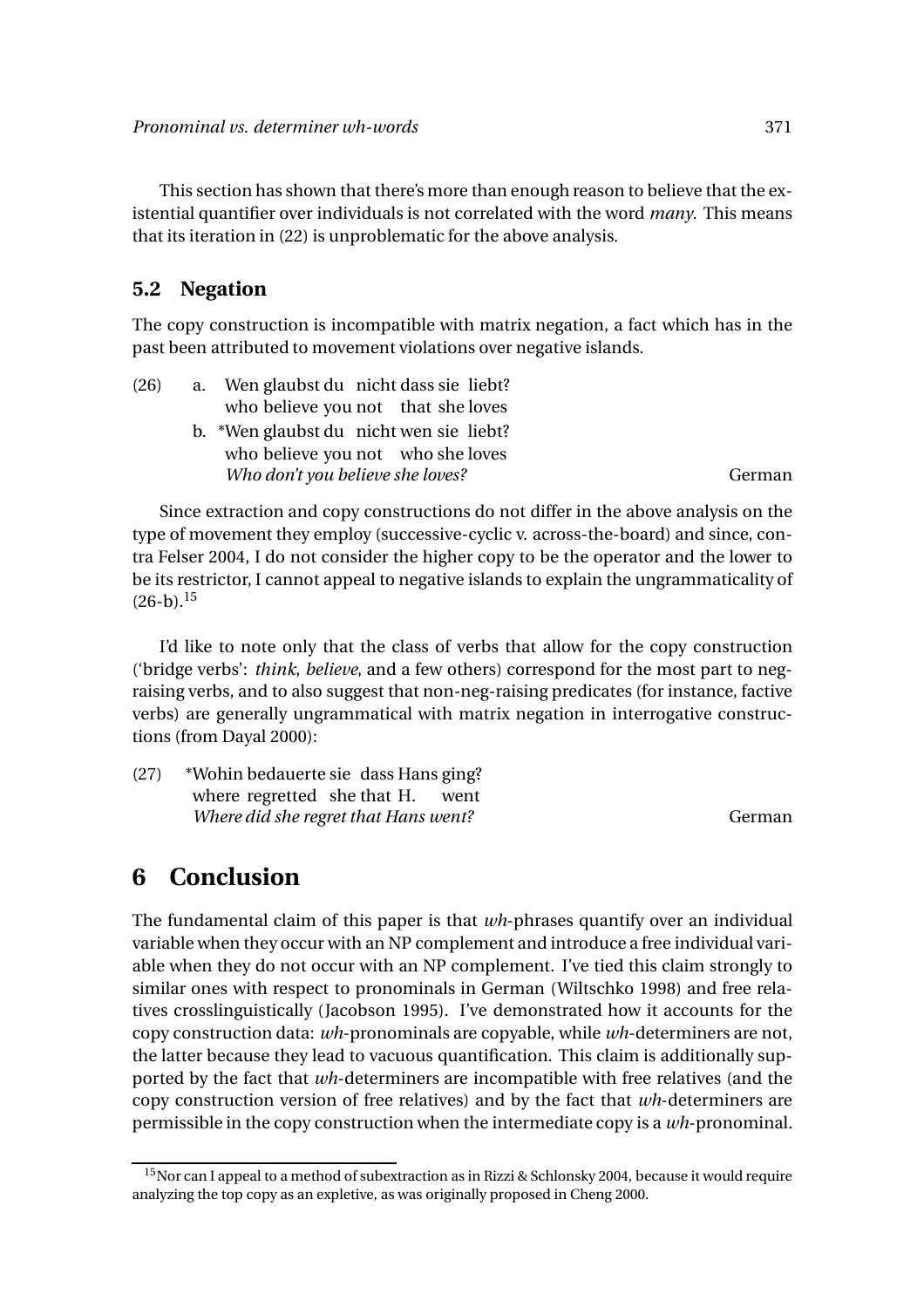Two consequences of the analysis are 1) further motivation for analyzing the word *many* in *how many* constructions (presumably the *viel*part of *wieviel*) as non-quantificational, and 2) reason to think that the restriction on negation is not syntactic (i.e. doesn't have to do with movement restrictions across negative islands). Furthermore, the analysis, which calls *wh*-determiners but not *wh*-pronominals quantificational, contrasts dramatically with the analysis of D-linked (usually *wh*-determiner) phrases as nonquantificational (Pesetsky 1987). Some work will need to go into reconciling the two approaches.

## **References**

- [1] Bresnan, Joan. 1973. "Syntax of the comparative clause construction in English." *Linguistic Inquiry* 4, 275-344.
- [2] Bobaljik, Jonathan. 2002. "A-chains at the PF-interface: copies and 'covert' movement." *Natural Language and Linguistic Theory* 20, 197-267.
- [3] Caponigro, Ivano. 2002. "On the source of maximality in wh-constructions crosslinguistically." In Andronis et al. (eds.), *Proceedings of the 38th meeting of the Chicago Linguistics Society* (CLS 38), 129-143. Chicago, IL: Chicago Linguistics Society.
- [4] Caponigro, Ivano. 2004. "The semantic contribution of *wh*-words and type-shifts: evidence from free relatives crosslinguistically." *Proceedings of SALT 14*, 38-55.
- [5] Cheng, Lisa. 2000. "Moving just the feature." In Lutz, Müller & von Stechow (eds.) *Wh-scope Marking.* Philadelphia: John Benjamins. 77-100.
- [6] Cresti, Diana. 1998. "Extraction and reconstruction." *Natural Language Semantics* 3: 79-122.
- [7] Dayal, Veneeta. 1994. "Scope marking as indirect dependency." *Natural Language Semantics* 2, 137-170.
- [8] Dayal, Veneeta. 1995. "Quantification in correlatives." In Bach et al. (eds.) *Quantification in Natural Language*. Dordrecht: Kluwer.
- [9] Dayal, Veneeta. 1997. "Free relatives and *e ver* : identity and free choice readings." *Proceedings of SALT 12*, 99-116.
- [10] Dayal, Veneeta. 2000. "Scope marking: cross-linguistic variation in indirect dependency." In Lutz, Müller & von Stechow (eds.) *Wh-scope Marking.* Philadelphia: John Benjamins. 195-230.
- [11] de Swart, H. 1992. "Intervention effects, monotonicity, and scope." In: C. Barker and D. Dowty (eds.), *SALT II Proceedings,* Ohio State University Press. 387-406.
- [12] Fanselow, Gilbert & Anoop Mahajan. 2000. "A Minimalist theory of *wh*-expletives, *wh*-copying and successive cyclicity." In Lutz, Müller & von Stechow (eds.) *Whscope Marking.* Philadelphia: John Benjamins. 195-230.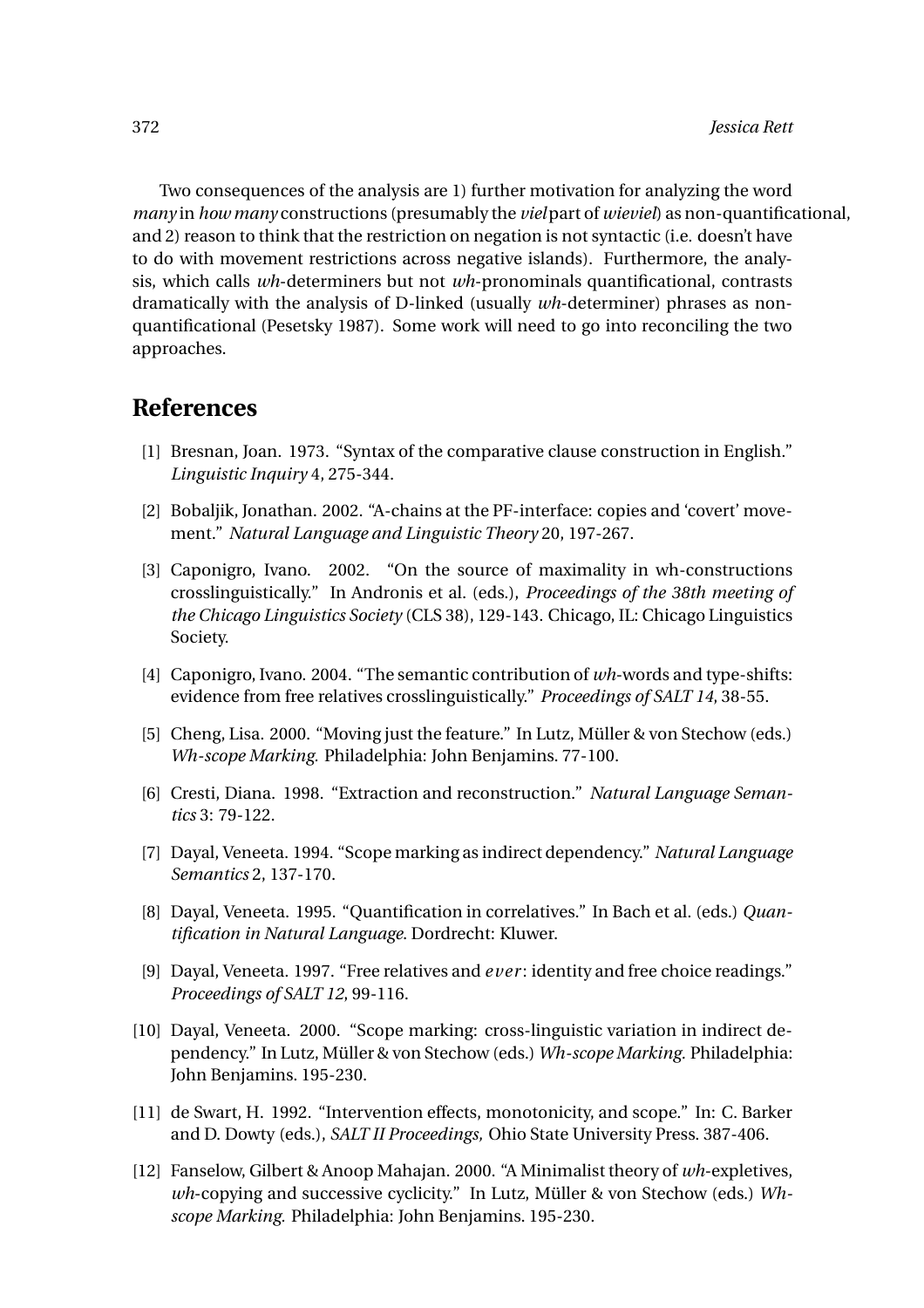- [13] Felser, Claudia. 2004. "*Wh*-copying, phrases and successive cyclicity." *Ling ua* 114:5, 543-574.
- [14] von Fintel, Kai. 2000. "Whatever." *Proceedings of SALT 10*, 27-40.
- [15] Fox, Danny. 1999. *Economy and Semantic Interpretation.* Cambridge, MA: MIT Press.
- [16] Hackl, Martin. 2000. *Comparative Quantifiers.* Ph.D. Thesis, MIT.
- [17] Heim, Irene. 1982. *The Semantics of Definite and Indefinite Noun Phrases.* Ph.D. Thesis, University of Massachusetts, Amherst.
- $[18]$  Höhle, Tilman. 2000. "The *W*-...W- construction: appositive or scopeindicating?" In Lutz, Müller & von Stechow (eds.) *Wh-scope Marking.* Philadelphia: John Benjamins. 249-270.
- [19] Jacobson, Pauline. 1995. "On the quantificational force of English free relatives." In Bach et al. (eds.) *Quantification in Natural Languages*, 451-486. Dordrecht: Kluwer.
- [20] Longobardi, Guiseppe. 1994. "Reference and proper names: a theory of Nmovement in syntax and logical form." *Linguistic Inquiry* 25, 609-665.
- [21] Lutz, Uli, Müller, Gereon & von Stechow, Arnim. (eds.) 2000. *Wh-scope Marking.* Philadelphia: John Benjamins.
- [22] Nunes, Jairo. 1999. "Linearization of chains and phonetic realization of chain links." In Epstein & Hornstein (eds.) *Working Minimalism.* Cambridge, MA: MIT Press. 217-249.
- [23] Obenauer, Hans-Georg. 1984. "On the Identification of Empty Categories." *The Linguistic Review* 4, 153-202.
- [24] Pafel, Jürgen. 2000. "Absolute and relative. On scope-marking in German *wh*sentences, *W* -...*W* - constructions included." In Lutz, Müller & von Stechow (eds.) *Wh-scope Marking.* Philadelphia: John Benjamins. 333-358.
- [25] Pesetsky, David. 1987. "*Wh*-in-situ: movement and unselective binding." In Reuland & ter Meulen (eds.) *The Representation of (In)definiteness.* Cambridge, MA: MIT Press. 98-129.
- [26] duPlessis, Hans. 1977. "Wh movement in Afrikaans." *Linguistic Inquiry* 8, 723- 726.
- [27] Poletto, Cecilia & Jean-Yves Pollock. 2004. "On *wh*-clitics and *wh*-doubling in French and some North Eastern Italian dialects." *Pr obus* 16:2, 241-272.
- [28] Reis, Marga. 2000. "On the parenthetical features of German *W as*... *W* constructions and how to account for them." In Lutz, Müller & von Stechow (eds.) *Wh-scope Marking.* Philadelphia: John Benjamins. 359-408.